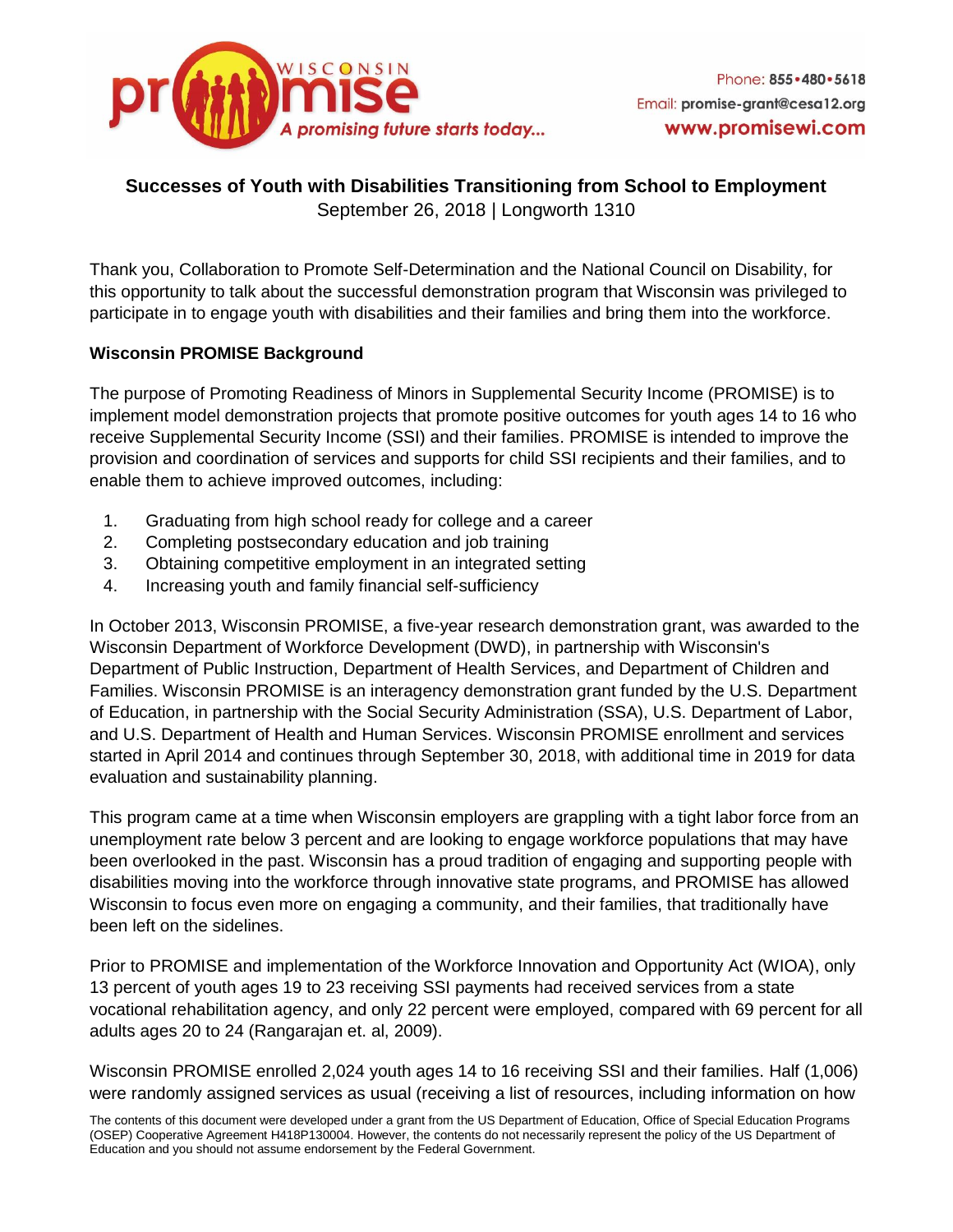to apply for DVR) and half (1,018) received PROMISE Services. Youth and families in the PROMISE group were automatically enrolled in DWD's Division of Vocational Rehabilitation (DVR) and quickly connected to a dedicated PROMISE DVR Counselor to develop an Individualized Plan for Employment (IPE).

Each PROMISE youth's IPE automatically included all PROMISE evidence-based transition services, which were required by the grant and identified through the National Collaborative on Workforce and Disability for Youth's Guideposts for Success [\(http://www.ncwd-youth.info/guideposts\)](http://www.ncwd-youth.info/guideposts). Though some of these required services are available via DVR's usual services, Wisconsin PROMISE ensured that all the required services were included on each PROMISE youth's IPE.

Required services included work incentives benefits counseling, financial coaching, on-the-job social skills training, family and self-advocacy training, employment services, and health promotion. The PROMISE DVR Counselor also identified and developed resource teams, which included, but were not limited to, schools, long-term care providers, and mental health, child welfare, and juvenile justice agencies, to ensure wrap-around services to support youth and family members in reaching their education and employment goals.

Family members connected to the PROMISE student also received services through their own DVR case (if they had a disability and were eligible for DVR services), or through a PROMISE family service plan as part of the youth's DVR case. Family members were eligible to receive any services available to the youth that would support the family member's employment goals.

Wisconsin PROMISE DVR Counselors had relatively smaller caseloads compared to other DVR staff, averaging 50 to 70 youth per caseload to allow time for the additional services, wrap-around service coordination, and family service plans.

### **Demographics of PROMISE Youth**

At enrollment, Wisconsin PROMISE youth's self-reported disabilities included 34 percent mental health or behavioral, 30 percent developmental or intellectual, and 25 percent other (e.g., learning, speech, ADHD, etc.), with a smaller percentage with other disabilities reported such as sensory, physical, and long-term illness.

Other notable demographics include: 49 percent of youth were African American, 36 percent white, 10 percent Hispanic; 67 percent male; 66 percent living in a single parent/guardian household; 85 percent reported good overall health; 70 percent reported an annual household income at or below \$25,000; 84 percent had an Individualized Education Plan at enrollment; and 77 percent were attending a traditional high school or middle school. All youth were receiving SSI and Medicaid at the time of enrollment.

In addition, 60 percent of families reported someone in the household receiving Social Security Disability Insurance (SSDI), 67 percent reported receiving Food Share, 22 percent reported other household members receiving SSI, 12 percent reported housing assistance, and 4 percent were receiving Wisconsin Works (W2) or Temporary Assistance for Needy Families (TANF).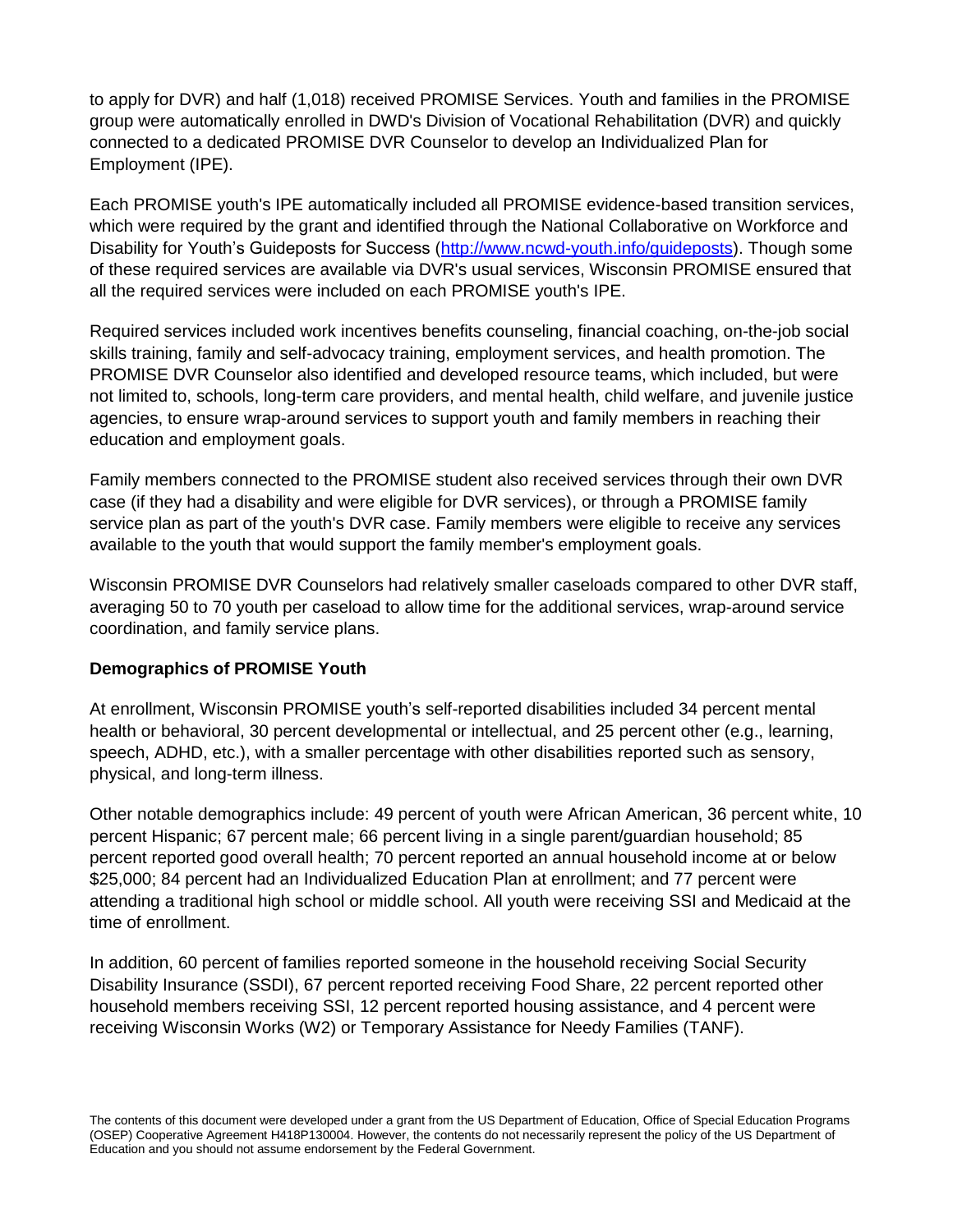# **KEY FINDINGS**

# **Work Experience**

One key goal of Wisconsin PROMISE was to connect all PROMISE youth to at least one, preferably two, paid work experiences prior to high school graduation. Wisconsin PROMISE focused on paid work experiences while in high school because that experience is the best predictor of employment as an adult (Carter, Austin, & Trainor, 2011; Test & Cease-Cook, 2012). Youth who received Wisconsin PROMISE Services were more likely to have a DVR case, engage in employment services, and have paid work than were youth randomly assigned to services as usual. As of May 2018, 100 percent of PROMISE youth in the treatment group had a DVR case (with 80 percent still open), compared to 32 percent youth in the control group (with 51 percent still open). DVR Services were correlated with higher employment rates (Kaya et al., 2016; Rumrill et al., 2017), and youth receiving PROMISE services were more likely to be employed. As of June 2018, 63 percent of PROMISE treatment youth had reported UI wages since enrollment, compared to 53 percent in the control group.

### **Work Incentives Benefits Counseling and Financial Planning**

According to a recent Government Accountability Office report [\(https://www.gao.gov/products/GAO-](https://www.gao.gov/products/GAO-17-485)[17-485\)](https://www.gao.gov/products/GAO-17-485), work incentives, such as the Student Earned Income Exclusion (SEIE), are the primary method SSA uses to encourage transition-age youth to work, but only 1.5 percent of transition-age youth use SEIE. Between 2012 and 2015, even when youth had earnings, SEIE was applied less than half of the time. PROMISE Work Incentive Benefit Specialists coached youth and family members on how they can increase their overall earnings through SSI work incentives and still receive needed services and supports, including healthcare.

Benefit consults for the treatment group included the whole family because family member earnings could impact the youth's benefits. Youth who met with a Work Incentives Benefit Specialist had twice as many jobs, and youth who met with a financial coach had twice the total weekly earnings.

PROMISE youth and family members also had the opportunity improve their financial self-sufficiency through Individual Development Accounts (IDAs), where they received incentives for saving money toward purchasing items to help them achieve their education and employment goals. PROMISE youth and family members who saved \$250 received a \$1,000 savings match paid by the program to be used toward the purchase of an item such as technology, transportation, or training to help them achieve those goals. PROMISE youth with an IDA were more likely to be employed (85 percent) compared to individuals who without an IDA (44 percent).

### **Family Supports**

Supporting the PROMISE families helped improve youth's access to transition resources and improved expectations and outcomes. PROMISE families received Family Advocacy training that focused on employment possibilities for youth with disabilities and provided PROMISE families information on how to navigate transition services. Of families who completed the Wisconsin PROMISE Family Advocacy training, 90 percent agreed the training elevated their expectations of what is possible for their child after high school. Additionally, training families about how to access needed resources and services, and sharing employment possibilities for youth with disabilities, was correlated with higher youth employment rates.

The contents of this document were developed under a grant from the US Department of Education, Office of Special Education Programs (OSEP) Cooperative Agreement H418P130004. However, the contents do not necessarily represent the policy of the US Department of Education and you should not assume endorsement by the Federal Government.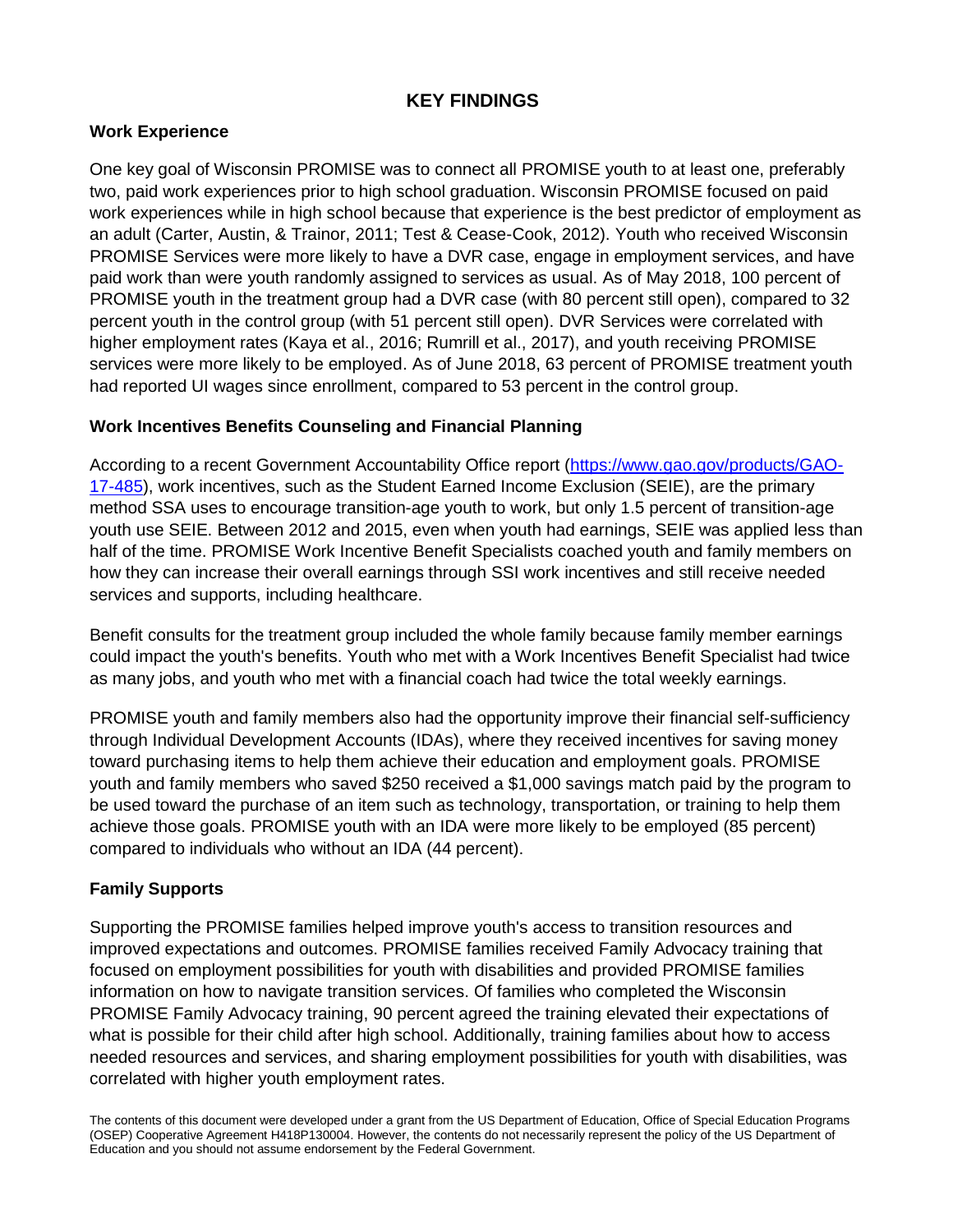### **Youth and Family Empowerment**

PROMISE youth and their families are valuable members of their communities with interests, skills, and abilities employers are seeking. PROMISE DVR Counselors used motivational interviewing, trauma-informed care, and rapid engagement to support youth and family members to develop their own goals and plans. The goal was to empower PROMISE youth and families by teaching them how to problem-solve, navigate the existing system and supports, and connect them to jobs where their potential could be fully realized. After Family Advocacy training, 84 percent of PROMISE family members reported knowing about transition supports for youth, 71 percent reported using more and different resources, and 50 percent reported increases in regular job opportunities for PROMISE youth. After self-advocacy training, 84 percent of PROMISE youth reported that their abilities help them handle difficult events, and 97 percent of PROMISE youth reported they know what they need, what they like, and where they excel.

### **Interagency Collaboration**

Youth with a teacher or another school personnel identified on their resource team had better employment rates. Employment outcomes for youth were better when the various services and supports were integrated and worked together to support PROMISE youth and their family members.

# **Youth Training**

PROMISE Services were individualized and provided one-on-one. Group sessions were also provided as an opportunity for peer interactions and practice that had a positive impact on youth learning. Youth trainings were more successful when PROMISE trainers:

- 1. Held trainings where youth already were
- 2. Made multiple contacts to increase attendance
- 3. Gathered basic information about each youth before the training
- 4. Maintained an instructor-to-student ratio at 6 to 10 youth per instructor
- 5. Removed reading and language barriers
- 6. Used active teaching strategies and multiple hands-on learning activities
- 7. Added variety
- 8. Ensured every activity was inclusive (of all youth no matter their abilities)
- 9. Broke down difficult concepts into small chunks
- 10. Related information to real life examples
- 11. Scheduled regular breaks
- 12. Established cell phone expectations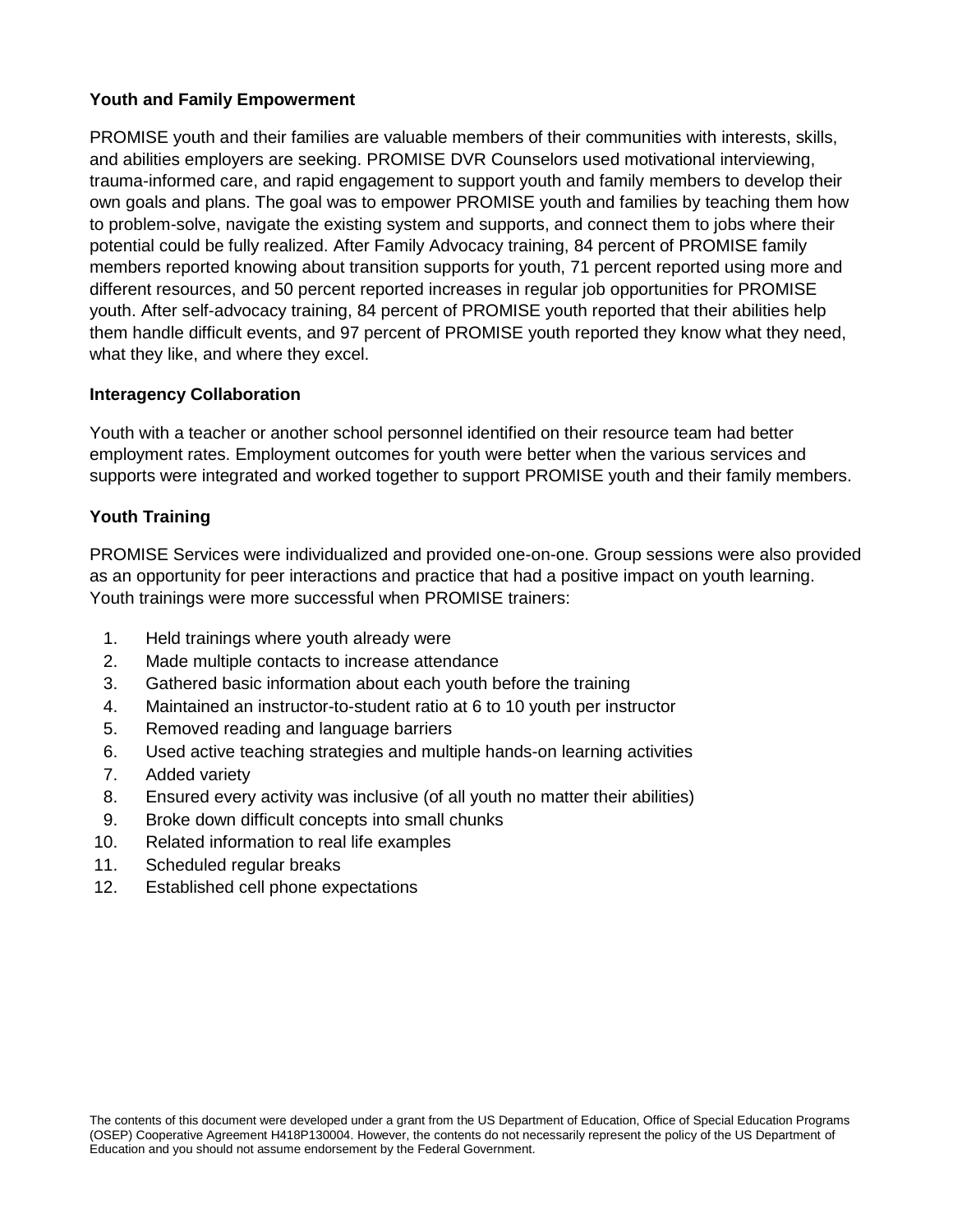### **LESSONS LEARNED AND WIOA IMPLEMENTATION APPLICATIONS**

Wisconsin PROMISE services influenced the implementation of Wisconsin DVR's Pre-Employment Transition Services (Pre-ETS) program as part of WIOA, particularly in the areas of job-related social skills training, self-advocacy, and Work Incentive Benefits Consultation. One of the core services provided by Wisconsin PROMISE is work-related social skills, or *soft skills*, training.

When implementing soft skills training, we found that learning and practicing these skills while working was important to ensure that youth were able to apply them from training to a work setting. Wisconsin PROMISE created the technical specifications DVR used and later adopted, modified, and trained providers to use for a soft skills curriculum available to all DVR consumers. The curriculum used is called Skills to Pay the Bills, developed by the Office of Disability Employment Policy in the Department of Labor [\(https://www.dol.gov/odep/topics/youth/softskills/\)](https://www.dol.gov/odep/topics/youth/softskills/). Additionally, Wisconsin DVR incorporated soft skills training into the Student Work Based Learning program, which provides students on-the-job training and opportunities to practice their soft skills in the workplace.

Wisconsin DVR also worked with local Independent Living Centers to develop a self-advocacy curriculum based on lessons learned from the Self-Advocacy service provided to PROMISE youth. Specifically, Wisconsin DVR made sure self-advocacy was provided in person, instead of through online modules, to help ensure better engagement.

Based on PROMISE lessons learned, Wisconsin DVR also added benefits consultation as an available service, while continuing to offer benefits analysis as needed. Prior to Wisconsin PROMISE, DVR could fund a benefits analysis as needed, but for many youth and families, a benefit analysis was too much information at once. To address this, Wisconsin PROMISE provided a modified service, called a *benefits consultation*, where the Work Incentive Benefit Specialist met with the PROMISE youth and families on an ongoing basis to talk about their current questions and concerns and provide information as needed, rather than providing the information all at once. This service format was so successful that it is now available to regular DVR consumers.

Overall, Wisconsin PROMISE significantly increased the number of jobs youth and families obtained, overall household wages, and connection to post-high school education and training. These outcomes are informing the implementation of and improvements to public programs in Wisconsin.